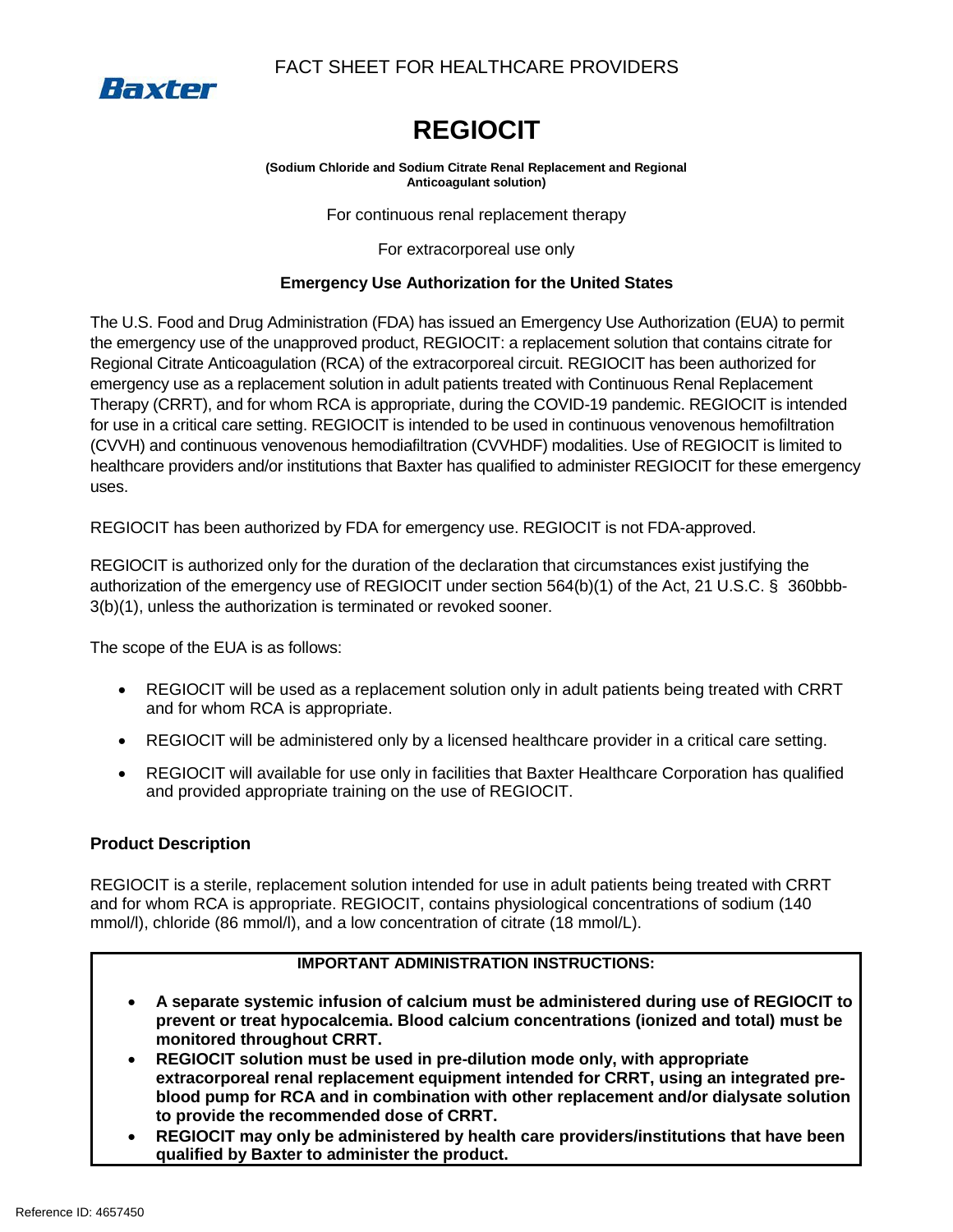#### **Instructions for Use**

#### **1. DOSAGE AND ADMINISTRATION**

1.1 Administration Instructions

Renal Replacement Solution: Not for direct intravenous infusion.

The recommended effluent volume for patients receiving CRRT for acute kidney injury (AKI) is 20 to 25 mL/kg/h. This usually requires a higher prescription of effluent volume. The prescription of REGIOCIT solution must consider the flow rates of the effluent and other therapeutic fluids, the patient's fluid removal requirements, additional fluid inputs and outputs, and the desired acid-base and electrolyte balance.

The mode of therapy, solute formulations, flow rates and length of therapy should be selected by the physician responsible for managing treatment depending on the clinical condition of the patient as well as the patient's fluid, electrolyte, acid base and glucose balance.

Dialysate and replacement fluid formulations and flow rates are prescribed in accordance with the patient's clinical needs. The use of a calcium-containing dialysate or replacement fluid is not recommended, since the calcium provided by these solutions may counteract the anticoagulant effect of citrate in the circuit.

#### 1.2 Suggested Dosing

The rate at which REGIOCIT solution is administered depends on the targeted citrate dose and the prescribed blood flow rate. The pre-filter infusion rate of REGIOCIT solution is indexed to the blood flow rate to achieve a target blood citrate concentration of 3 mmol/L of blood (See Table 1). Flow rate for anticoagulation of the extracorporeal circuit should be titrated to achieve a post-filter concentration of ionized calcium in the range of 0.25 to 0.35 mmol/L.

| <b>Blood flow rate</b><br>(mL/min) | <b>REGIOCIT solution</b><br>flow rate (mL/h) |
|------------------------------------|----------------------------------------------|
| 100                                | 1000                                         |
| 110                                | 1100                                         |
| 120                                | 1200                                         |
| 130                                | 1300                                         |
| 140                                | 1400                                         |
| 150                                | 1500                                         |
| 160                                | 1600                                         |
| 170                                | 1700                                         |
| 180                                | 1800                                         |
| 190                                | 1900                                         |
| 200                                | 2000                                         |

#### **Table 1: REGIOCIT Solution Flow Rates to Achieve Citrate Dose of 3 mmol/L of Blood**

Prior to initiating therapy, the patient's systemic ionized calcium concentration should be within the normal physiologic range (1.0 to 1.2 mmol/L) by adjustment of calcium supplementation. A separate infusion of calcium is always required during use of REGIOCIT, due to loss in the effluent. Calcium solution infusion is commenced at the rate of 4 mmol/h, when commencing therapy (see Table 4). Adjust or stop calcium infusion according to physician's prescription when REGIOCIT is stopped.

Citrate also acts as a buffer source (due to conversion to bicarbonate); the infusion rate of REGIOCIT solution must be considered in relation to the rate at which buffer administration occurs from other sources (e.g., dialysate and/or replacement fluid). REGIOCIT solution must be used together with a dialysis solution/replacement solution with appropriate bicarbonate concentration.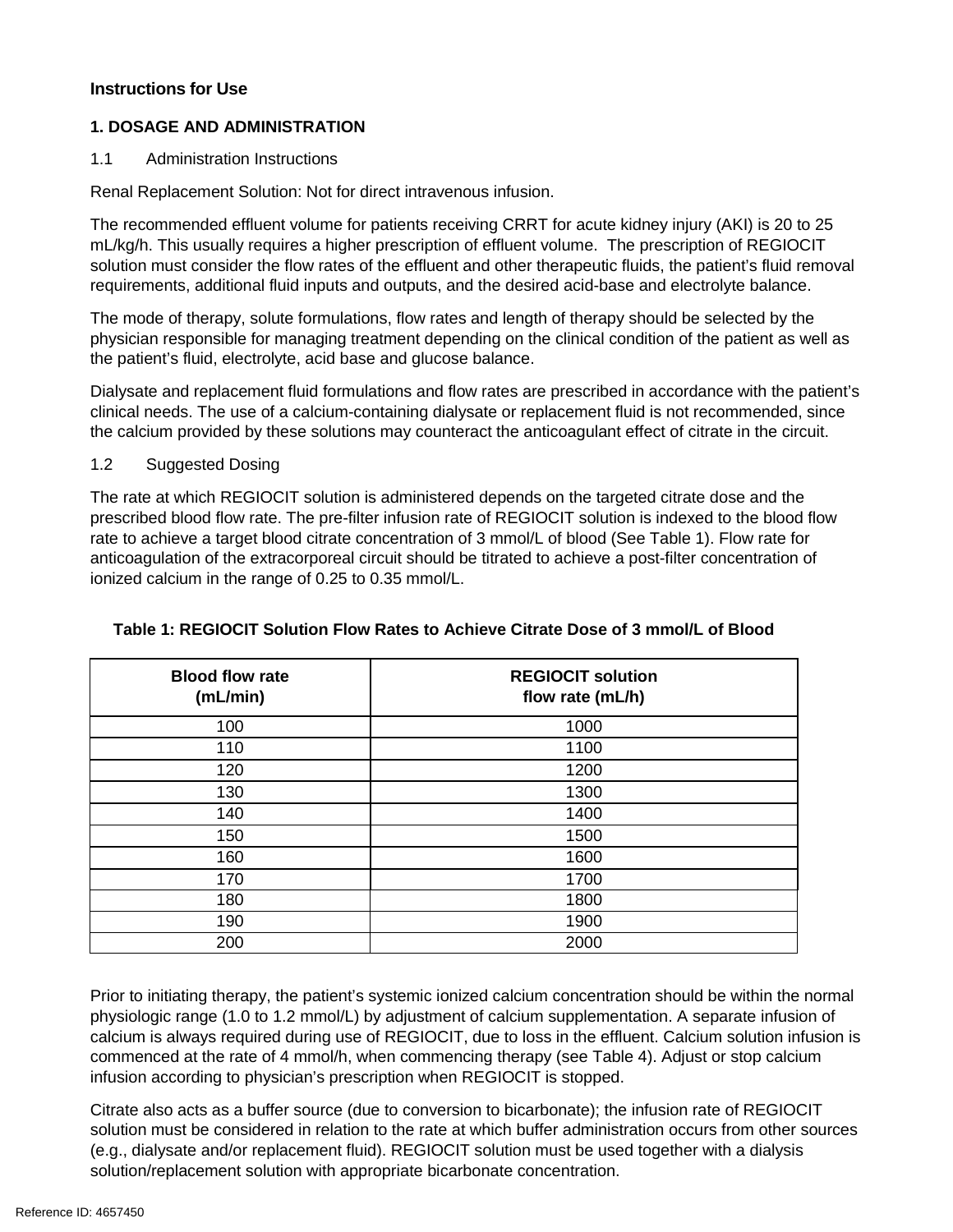# 1.3 Laboratory Monitoring

Monitoring of the post-filter blood ionized calcium (iCa), systemic blood iCa, and total blood calcium levels in conjunction with other laboratory and clinical parameters such as acid-base balance and serum electrolytes are essential to guide appropriate REGIOCIT solution dosage based on the desired level of anticoagulation. Levels should be taken at baseline, 1 hour after initiation (or adjustment), and every 6 hours (See Table 2). Rapidly decreasing systemic ionized calcium levels are an early indicator of citrate accumulation.

Measurement of total calcium and assessment of total-to-ionized calcium ratio is necessary. Citrate accumulation causes systemic ionized calcium levels to drop and the ratio of total-to-ionized calcium increases (total-to-ionized calcium ratio > 2.5). In the presence of impaired citrate metabolism, a progressively higher calcium infusion rate is required to maintain the systemic ionized calcium concentration within the intended target. When a total-to-ionized-calcium ratio > 2.5 is recorded, any one of the following abnormalities reported concurrently increases the likelihood of citrate accumulation:

- o A rapid decline in systemic iCa concentration despite adequate calcium compensation
- o A rapid decrease in pH or a decrease in base excess
- o A rapid increase in anion gap

In order to avoid metabolic alkalosis, acid-base balance and systemic ionized calcium can be measured using blood gas analysis. If metabolic alkalosis or citrate accumulation is suspected, decrease the citrate dose while tolerating a post-filter ionized calcium of < 0.5 mmol/L. This can be achieved by either decreasing the blood flow rate to decrease the overall citrate load, increasing the dialysate/replacement flow rate (when applicable) to increase the citrate removal, or decreasing the citrate flow to decrease the citrate dose. Dialysate solutions contain bicarbonate below or above physiological range of 22 to 26 mmol/L, and increasing or decreasing the flow rates of the dialysate solutions can impact the acid-base status of the patient.

Plasma levels of sodium, magnesium, potassium, and glucose, and phosphate should be monitored regularly and should be supplemented as needed.

Table 2 provides a summary of the most important parameters to be monitored during RCA therapy, as well as options for adjustment.

| <b>Parameter</b>                  | Recommended<br><b>Monitoring</b>                                                                                        | Aim and significance                                                                                                                                                                                                                                             | <b>Options for Adjustment</b>                                                                                                                                                                                                       |
|-----------------------------------|-------------------------------------------------------------------------------------------------------------------------|------------------------------------------------------------------------------------------------------------------------------------------------------------------------------------------------------------------------------------------------------------------|-------------------------------------------------------------------------------------------------------------------------------------------------------------------------------------------------------------------------------------|
| Post-filter ionized<br>calcium    | <b>Baseline</b><br>Within 1 hour of initiation<br>or dose adjustment until<br>stable and then at least<br>every 6 hours | To monitor the anticoagulation<br>effect and adjust citrate dose as<br>necessary.                                                                                                                                                                                | Increase the citrate dose by<br>0.5 mmol/L of blood if post-<br>filter iCa is $\geq 0.35$ mmol/L<br>(see Table 3)<br>Decrease the citrate dose by<br>0.5 mmol/L of blood if post-<br>filter iCa $\leq$ 0.25 mmol/L (see<br>Table 3) |
| Systemic Ionized<br>Calcium       |                                                                                                                         | To adjust calcium compensation<br>To early detect systemic ionized<br>hypocalcemia due to the lack of<br>calcium release from calcium-<br>citrate complexes because of<br>impaired citrate metabolism<br>(after excluding inappropriate<br>calcium replacement). | Adjust calcium infusion<br>according to Table 4 below to<br>maintain patient Ca <sup>2+</sup> in the<br>1.0 to 1.2 mmol/L range                                                                                                     |
| <b>Systemic Total</b><br>Calcium  | Every 12 to 24 hours.<br>Monitor more frequently if<br>citrate accumulation is<br>suspected                             | To detect systemic hyper and<br>hypocalcemia<br>To calculate the calcium ratio<br>(total-to-ionized systemic<br>calcium) as an indirect index of<br>citrate accumulation $(> 2.5)$                                                                               | See Total-to-Ionized Calcium<br>Ratio                                                                                                                                                                                               |
| Total-to-Ionized<br>Calcium Ratio | Every 12 to 24 hours.<br>Monitor more frequently if                                                                     | An indirect index of citrate<br>accumulation $(> 2.5)$                                                                                                                                                                                                           | Notify the prescribing clinician<br>if ratio is $> 2.5$ .                                                                                                                                                                           |

#### **Table 2: Monitoring and Adjustment During RCA Therapy**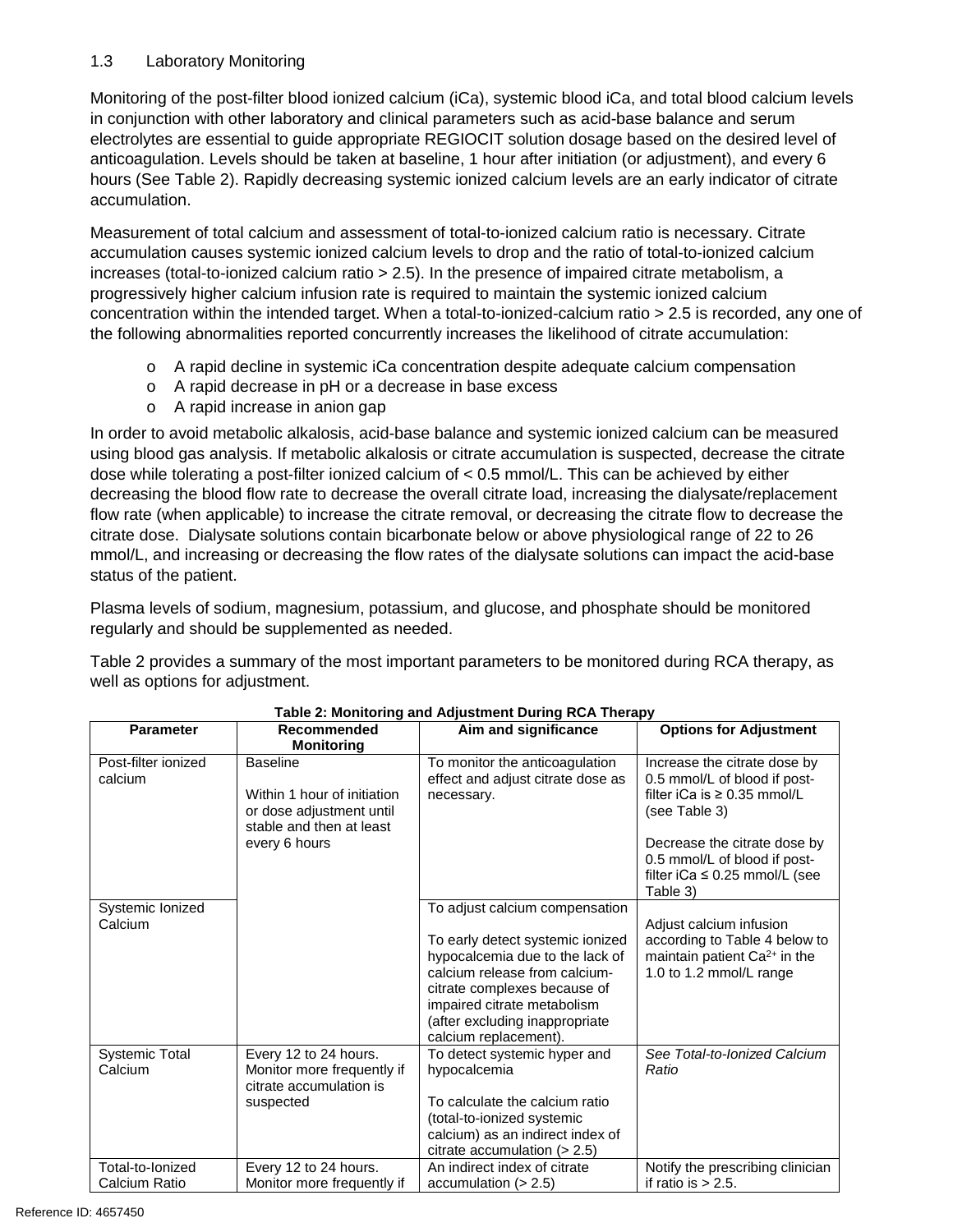| citrate accumulation is | Decrease the citrate<br>٠                            |
|-------------------------|------------------------------------------------------|
| suspected               | dose, or                                             |
|                         | Decrease the blood flow<br>$\bullet$<br>rate, and/or |
|                         | Increase the<br>$\bullet$                            |
|                         | dialysate/replacement                                |
|                         | flow rate, when                                      |
|                         | applicable                                           |
|                         | Monitor patient status $-$ if                        |
|                         | improvement does not occur                           |
|                         | within 2 hours, discontinue                          |
|                         | citrate infusion.                                    |

Table 3 provides the REGIOCIT solution flow rate adjustment based on a citrate dose adjustment of 0.5 mmol/L.

| <b>Blood Flow Rate (mL/min)</b>                                                                                                                                               |                |                |                |                |                |                |                |                |                |                |                |
|-------------------------------------------------------------------------------------------------------------------------------------------------------------------------------|----------------|----------------|----------------|----------------|----------------|----------------|----------------|----------------|----------------|----------------|----------------|
|                                                                                                                                                                               | 100            | 110            | 120            | 130            | 140            | 150            | 160            | 170            | 180            | 190            | 200            |
| <b>REGIOCIT</b><br>solution rate<br>increase for an<br>increase of<br>citrate dose by<br>$0.5$ mmol/L                                                                         | $+150$<br>mL/h | $+200$<br>mL/h | $+200$<br>mL/h | $+200$<br>mL/h | $+250$<br>mL/h | $+250$<br>mL/h | $+250$<br>mL/h | $+300$<br>mL/h | $+300$<br>mL/h | $+300$<br>mL/h | $+350$<br>mL/h |
| <b>REGIOCIT</b><br>solution rate<br>decrease for a<br>decrease of<br>citrate dose by<br>$0.5$ mmol/L                                                                          | $-150$<br>mL/h | $-200$<br>mL/h | $-200$<br>mL/h | $-200$<br>mL/h | $-250$<br>mL/h | $-250$<br>mL/h | $-250$<br>mL/h | $-300$<br>mL/h | $-300$<br>mL/h | $-300$<br>mL/h | $-350$<br>mL/h |
| Example: At a blood flow rate of 150 mL/min, an increase of the citrate dose by 0.5 mmol/L of blood corresponds to an<br>increase of REGIOCIT solution flow rate by 250 mL/h. |                |                |                |                |                |                |                |                |                |                |                |

Table 4 provides recommendations to maintain a systemic ionized calcium level between 1.0 mmol/L and 1.2 mmol/L.

| <b>Measured Arterial lonized</b><br>Calcium (mmol/L) | <b>Changes in Calcium Solution Infusion Rate</b>                                   |  |  |  |  |
|------------------------------------------------------|------------------------------------------------------------------------------------|--|--|--|--|
| > 1.40                                               | Decrease by 1 mmol/h and monitor in 1 hour and inform the physician.               |  |  |  |  |
| 1.21 to 1.40                                         | Decrease by 0.5 mmol/h and monitor in 1 hour                                       |  |  |  |  |
| 1.00 to 1.20                                         | No change, monitor in 6 hours                                                      |  |  |  |  |
| 0.91 to 1.00                                         | Increase by 0.5 mmol/h and monitor in 1 hour                                       |  |  |  |  |
| < 0.9                                                | A slow bolus of calcium chloride or gluconate (10 mmol over 10 minutes) and inform |  |  |  |  |
|                                                      | the physician.                                                                     |  |  |  |  |

Calcium solution infusion is commenced at the rate of 4 mmol/h, when commencing therapy. Arterial ionized calcium is evaluated 1 hour later.

# **2 WARNINGS AND PRECAUTIONS**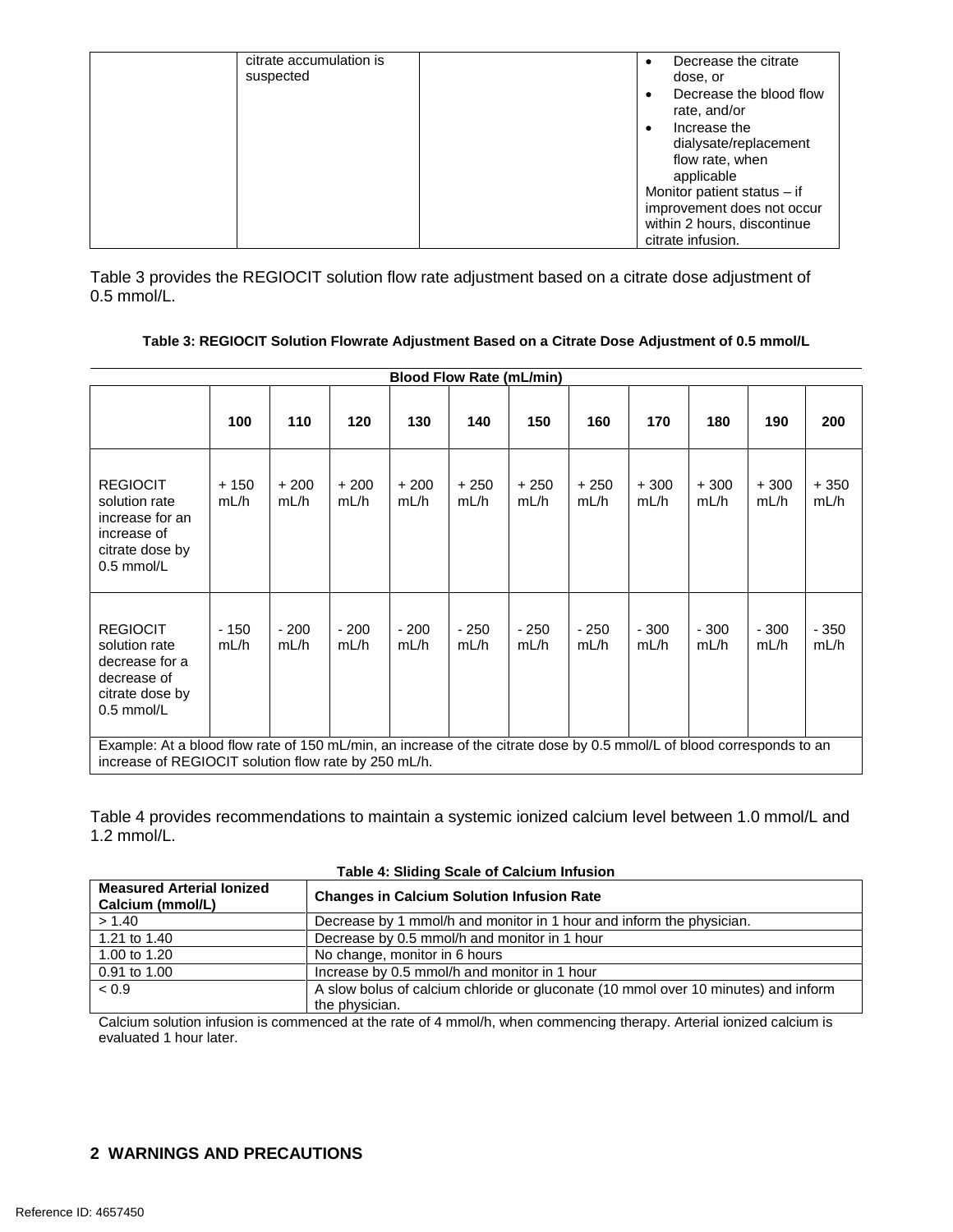# 2.1 Hypocalcemia

REGIOCIT solution contains no calcium, and may lead to systemic ionized hypocalcemia due to loss of calcium bound to citrate in the effluent and/or in the case of systemic citrate accumulation. Calcium reinfusion is required during use of REGIOCIT and blood calcium concentrations (ionized and total) must be monitored.

# 2.3 Hypomagnesemia

REGIOCIT solution contains no magnesium. Use of the REGIOCIT solution may result in hypomagnesemia due to CRRT effluent losses. Magnesium levels must be monitored as infusion of magnesium may be necessary.

#### 2.4 Hypoglycemia

REGIOCIT solution contains no dextrose. Administration of REGIOCIT solution may lead to hypoglycemia. Blood glucose levels must be monitored regularly.

#### 2.5 Hypokalemia

REGIOCIT solution contains no potassium. The serum potassium concentration must be monitored before and during CRRT.

#### 2.6 Metabolic Alkalosis

REGIOCIT solution contains citrate, which contributes to the overall buffer load. Metabolization of 1 mol of citrate generates 3 mol of bicarbonate. Additional sodium bicarbonate (or buffer source) contained in the CRRT fluids or in other fluids administered during therapy may increase the risk of metabolic alkalosis. Metabolic alkalosis may occur if the net citrate administration rate exceeds that which is necessary to maintain acid–base balance. If metabolic alkalosis occurs, decrease the citrate dose, and/or increase the dialysate/replacement flow rate (when applicable) or change the composition of the CRRT solution.

#### 2.7 Metabolic Acidosis

Metabolic acidosis may occur if metabolic clearance of citrate by the liver or skeletal muscle is impaired. If citrate accumulation develops and/or metabolic acidosis develops or worsens during therapy with REGIOCIT solution, the infusion rate may need to be decreased or its administration stopped.

# 2.8 Use in Patients with Mild to Moderate Hepatic Impairment

Metabolism of citrate (to bicarbonate) may be impaired in patients with hepatic impairment, resulting in accumulation of citrate. If REGIOCIT solution is administered to patients with mild to moderate hepatic impairment, frequent monitoring of pH, electrolytes, total-to-ionized calcium ratio, and systemic ionized calcium is important to avoid electrolyte and/or acid–base imbalance.

# 2.9 Hypoosmolarity/Hypotonicity

REGIOCIT solution is hypoosmolar/hypotonic relative to standard CRRT replacement fluids and should be used with caution in patients with traumatic brain injury, cerebral edema, or increased intracranial pressure.

#### 3. CONTRAINDICATIONS

Contraindications for the use of REGIOCIT include:

- Severe liver failure
- Shock with muscle hypoperfusion
- Known hypersensitivity to any component of REGIOCIT